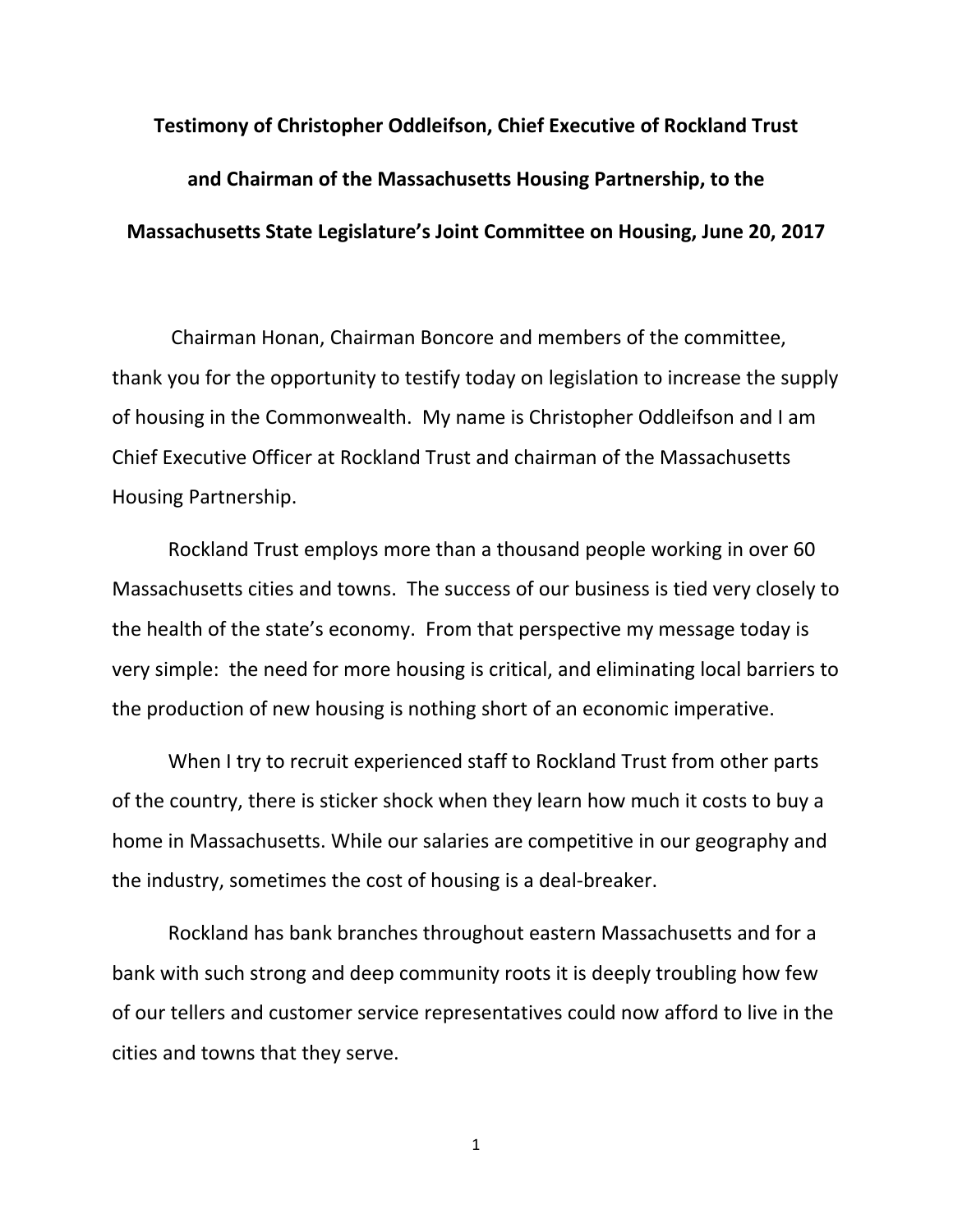The success of every business in Massachusetts depends on the ability to attract and retain qualified employees. That's especially true for the "innovation economy" that has made our state such an economic powerhouse: universities, hospitals and knowledge‐based industries.

By every available measure, the lack of an adequate housing supply is a growing threat to our economic wellbeing. In a recent survey by Northeastern University two out of three employers in Massachusetts said that the cost and availability of housing affects their ability to attract qualified job candidates.

Since the 1980s housing production in Massachusetts has dropped well below the nation as a whole, our home prices have increased more than any other state, and our rents have increased to among the highest in the country. Less than half as much new housing is permitted per capita in metro Boston than in places like Seattle, Denver and Portland, Oregon. Those cities ‐‐ and others like them ‐‐ are becoming a magnet for young, skilled workers who otherwise might settle and raise families in Massachusetts.

There is plenty of demand for new housing in Massachusetts: what's missing is the opportunity to build it. We all love our communities and the tradition of New England home rule, but local land use regulation is getting more and more restrictive and makes it impossible to build the housing we need. Many communities that used to allow construction of multifamily housing ‐‐ like the garden apartments that flourished after World War II ‐‐ now make it difficult or impossible to do so. Many communities that used to allow the construction of modest starter homes now allow only homes on lots of an acre of more.

2